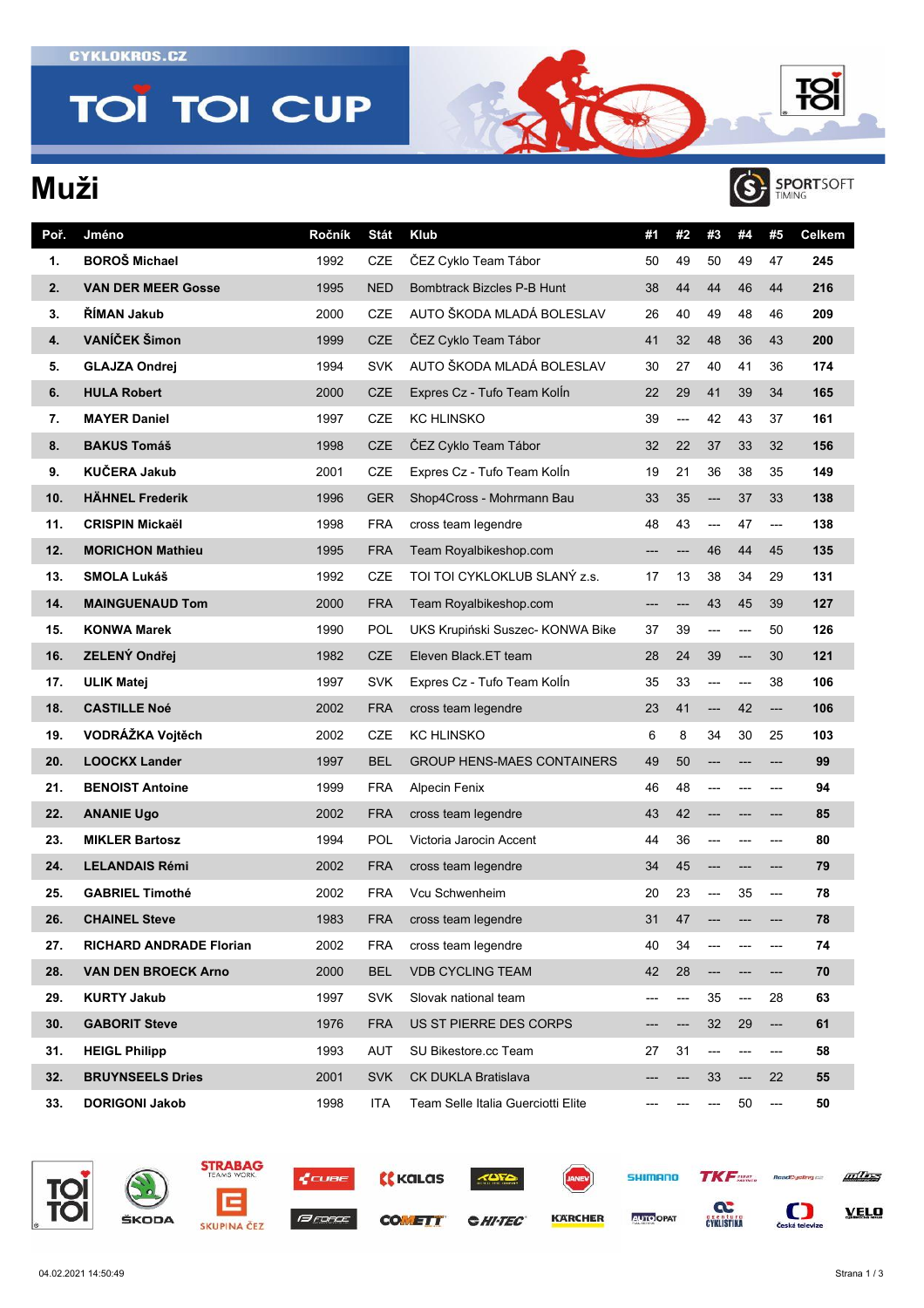**TOI TOI CUP** 

## **Muži**



**TO** 

| Poř. | Jméno                       | Ročník | <b>Stát</b> | <b>Klub</b>                                           | #1    | #2 | #3  | #4  | #5    | Celkem |
|------|-----------------------------|--------|-------------|-------------------------------------------------------|-------|----|-----|-----|-------|--------|
| 34.  | ŤOUPALÍK Adam               | 1996   | <b>CZE</b>  | Elkov Kasper Czech Cycling Team                       |       |    |     |     | 49    | 49     |
| 35.  | <b>UYTDEWILLIGEN Ingmar</b> | 1991   | <b>BEL</b>  | Tarteletto-Isorex                                     |       |    |     | --- | 48    | 48     |
| 36.  | ŠTĚPANÍK Jiří               | 1992   | <b>CZE</b>  | NUTREND SPECIALIZED RACING                            | 10    | 7  |     | --- | 31    | 48     |
| 37.  | <b>GILLES Cyprien</b>       | 2000   | FRA         | Team CX 34 Giant notre Dame                           | ---   |    | 47  | --- | $---$ | 47     |
| 38.  | <b>ROMBOUTS Seppe</b>       | 1998   | <b>BEL</b>  | Tormans-Acrog                                         | 47    |    |     |     | $---$ | 47     |
| 39.  | <b>SEPPE Rombouts</b>       | 1998   | BEL         | Tormans-Acrog                                         | $---$ | 46 |     |     | ---   | 46     |
| 40.  | <b>SCHNEIDER Lilian</b>     | 2000   | <b>FRA</b>  | cross team legendre                                   | 21    | 25 |     |     |       | 46     |
| 41.  | <b>HLADÍK Josef</b>         | 2001   | CZE         | <b>IVAR CS - AUTHOR TEAM</b>                          | 29    | 17 |     |     |       | 46     |
| 42.  | <b>REMONDET Valentin</b>    | 1999   | <b>FRA</b>  | as bike cross team                                    |       |    | 45  | --- |       | 45     |
| 43.  | <b>MENUT David</b>          | 1992   | FRA         | cross team legendre                                   | 45    |    |     | --- | $---$ | 45     |
| 44.  | <b>HEKELE Emil</b>          | 1977   | <b>CZE</b>  | <b>ZEKOF TEAM</b>                                     | 25    | 19 |     |     | $---$ | 44     |
| 45.  | <b>GYS Jens</b>             | 1989   | <b>BEL</b>  | Steeds Vooraan Kontich                                |       |    |     |     | 42    | 42     |
| 46.  | <b>VERHEYEN Thomas</b>      | 1997   | <b>BEL</b>  | Wielerclub Steeds Vooraan Vzw                         |       |    |     |     | 41    | 41     |
| 47.  | <b>THOMAS Victor</b>        | 1998   | FRA         | La Pedale D'alsace                                    |       |    |     |     | 40    | 40     |
| 48.  | <b>STEHLI Felix</b>         | 2000   | SUI         | Akros Excelsior Thömus / Iq Radquer<br>Mettmenstetten |       |    |     | 40  | ---   | 40     |
| 49.  | STLOUKAL Štěpán             | 2000   | CZE         | <b>ACT leraK Blansko</b>                              | 24    | 16 |     |     |       | 40     |
| 50.  | <b>HUBY Antoine</b>         | 2001   | <b>FRA</b>  | cross team legendre                                   | 13    | 26 |     |     |       | 39     |
| 51.  | <b>CAMRDA Karel</b>         | 2001   | CZE         | ČEZ Cyklo Team Tábor                                  | ---   | 38 |     |     | ---   | 38     |
| 52.  | <b>ARTHUR Tropardy</b>      | 1991   | <b>FRA</b>  | <b>USSAPB</b>                                         | ---   | 37 |     |     |       | 37     |
| 53.  | <b>BERGAGNA Tommaso</b>     | 2001   | ITA         | <b>DP66 GIANT</b>                                     | 16    | 20 |     | --- | $---$ | 36     |
| 54.  | <b>TROPARDY Arthur</b>      | 1991   | <b>FRA</b>  | <b>USSAPB</b>                                         | 36    |    |     |     |       | 36     |
| 55.  | <b>BENDA Michal</b>         | 1983   | CZE         | TJ SOKOL PLAVY - CYKLO BENDA                          | 18    | 15 |     |     | ---   | 33     |
| 56.  | <b>ALVARADO Salvador</b>    | 2002   | <b>NED</b>  | Wy Zeeuws-Vlaanderen                                  |       |    |     | 32  | ---   | 32     |
| 57.  | <b>HEYMES Gauthier</b>      | 1995   | FRA         | Cc Sarrebourgeoise                                    | 4     | 4  |     | --- | 23    | 31     |
| 58.  | <b>ŻVAK Daniel</b>          | 2002   | CZE         | Expres Cz - Tufo Team Kolln                           |       |    |     | 31  | ---   | 31     |
| 59.  | VANČO Tobias                | 2002   | <b>SVK</b>  | Slovak national team                                  |       |    | 31  |     |       | 31     |
| 60.  | RAJCHART Jan                | 1996   | CZE         | Ethic Sport cycling team                              |       | 30 |     |     |       | 30     |
| 61.  | PECHOUT Matěj               | 2001   | CZE         | TJ SOKOL PLAVY - CYKLO BENDA                          | 12    | 18 |     |     | ---   | 30     |
| 62.  | <b>BIEL Szymon</b>          | 1987   | <b>POL</b>  | Grupa Kolarska Viktoria Rybnik                        | 14    | 14 | --- |     | ---   | 28     |
| 63.  | <b>BARTŮNĚK Marek</b>       | 1998   | CZE         | Ethic Sport cycling team                              | ---   |    |     | --- | 27    | 27     |
| 64.  | <b>RYDVAL Filip</b>         | 1996   | <b>CZE</b>  | Ethic Sport cycling team                              |       |    |     | --- | 26    | 26     |
| 65.  | <b>WOLF Jan</b>             | 1989   | CZE         | SK FAVORIT Bílina z.s.                                | 5     |    |     | --- | 21    | 26     |
| 66.  | SVATOŠ Václav               | 1986   | CZE         | TJ SOKOL HOLÉ VRCHY                                   | 3     | 3  |     | --- | 20    | 26     |











**CHI-TEC** 



**KARCHER** 



**AUTO OPAT** 

**CYKLISTIKA** 



 $\sum_{\text{Ceská televize}}$ 

**VELO**